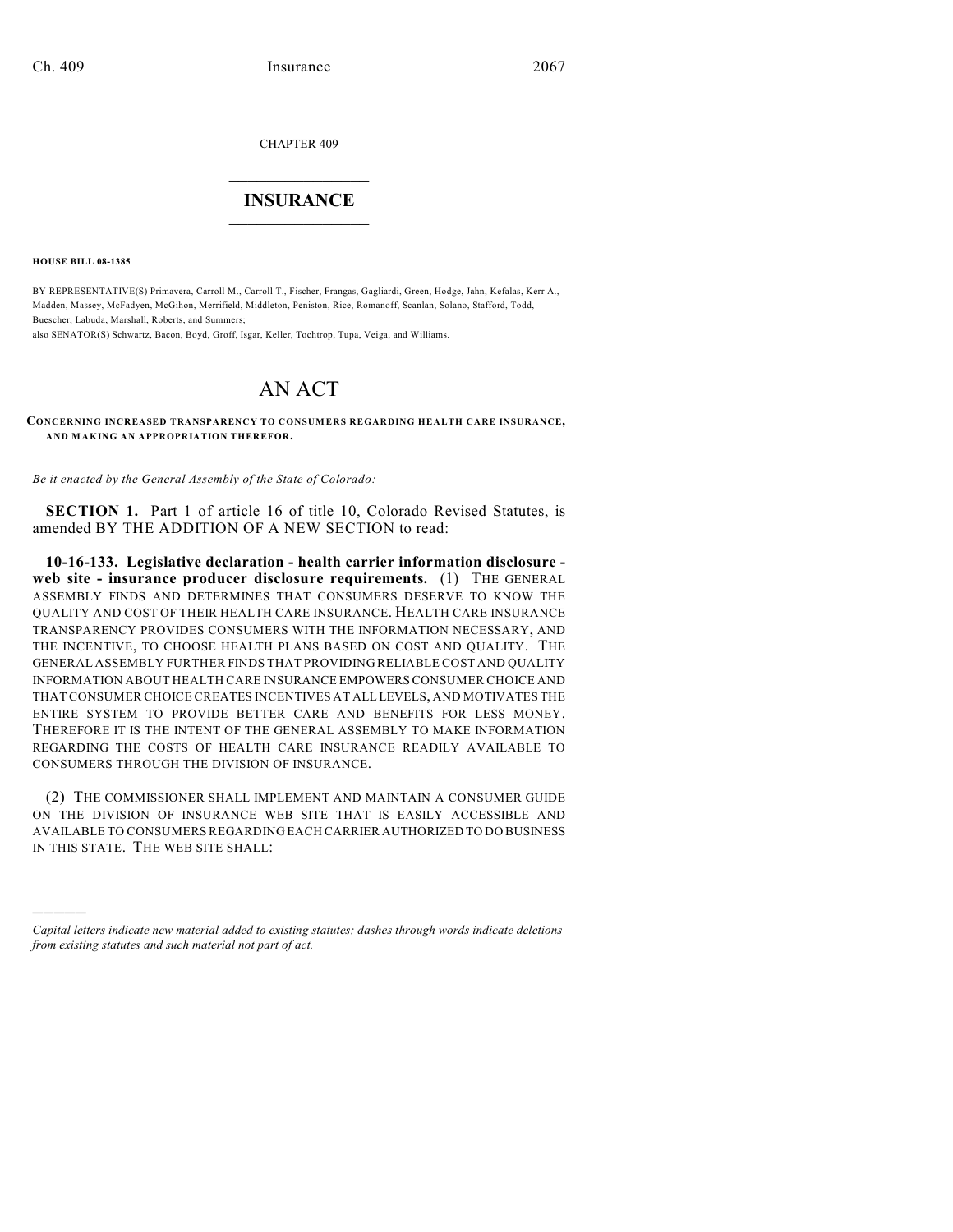2068 Insurance Ch. 409

(a) BE DERIVED FROM THE INFORMATION THAT EACH CARRIER IS REQUIRED TO FILE WITH THE DIVISION, EXCEPT FOR RECORDS THAT ARE NOT OPEN TO PUBLIC INSPECTION PURSUANT TO PART 2 OF ARTICLE 72 OF TITLE 24, C.R.S.;

(b) INCLUDE SUCH INFORMATION AS THE COMMISSIONER DETERMINES, IN HIS OR HER DISCRETION AND AFTER SOLICITING INPUT FROM INTERESTED PARTIES, TO BE USEFUL TO CONSUMERS AND PURCHASERS OF HEALTH CARE INSURANCE; EXCEPT THAT RECORDS THAT ARE NOT OPEN TO PUBLIC INSPECTION PURSUANT TO PART 2 OF ARTICLE 72 OF TITLE 24, C.R.S., SHALL NOT BE INCLUDED; AND

(c) INCLUDE A LINK TO THE DIVISION'S COMPLAINT FORM FOR USE BY CONSUMERS TO FILE A COMPLAINT AGAINST A CARRIER AND A LINK TO THE DIVISION'S COMPLAINT INDEX SO THAT CONSUMERS MAY ACCESS INFORMATION REGARDING COMPLAINTS AGAINST CARRIERS.

(3) THE COMMISSIONER IS AUTHORIZED TO INCLUDE ADDITIONAL HEALTH PLAN AND QUALITY INFORMATION ON THE WEB SITE FROM STATE OR NATIONALLY RECOGNIZED ORGANIZATIONS THAT MEASURE PERFORMANCE OF HEALTH BENEFIT PLANS.

(4) THE COMMISSIONER SHALL CONSIDER ALTERNATIVE METHODS OF MAKING THE CONSUMER GUIDE ACCESSIBLE TO CONSUMERS WHO DO NOT HAVE INTERNET ACCESS.

(5) AN INSURANCE PRODUCER LICENSED PURSUANT TO PART 4 OF ARTICLE 2 OF THIS TITLE WHO SOLICITS OR NEGOTIATES AN APPLICATION FOR HEALTH CARE INSURANCE ON BEHALF OF A CARRIER SHALL DISCLOSE TO THE PERSON PURCHASING THE PLAN THAT THE INSURANCE PRODUCER WILL RECEIVE A COMMISSION FROM THE CARRIER. THE INSURANCE PRODUCER SHALL PROVIDE THE CONSUMER WITH THE STANDARD COMPENSATION SCHEDULE FOR THE PRODUCT BEING SOLD. ANY CHANGE TO THE INSURANCE PRODUCER'S COMPENSATION FROM THE INITIAL DISCLOSURE TO THE TIME OF PURCHASE SHALL BE DISCLOSED BY THE INSURANCE PRODUCER TO THE PURCHASER AT OR BEFORE THE TIME OF SALE.

**SECTION 2. Appropriation.** In addition to any other appropriation, there is hereby appropriated, out of any moneys in the division of insurance cash fund created in section 10-1-103 (3), Colorado Revised Statutes, not otherwise appropriated, to the department of regulatory agencies, for allocation to the division of insurance, for the implementation and maintenance of a consumer guide to health benefits coverage on the division of insurance web site, for the fiscal year beginning July 1, 2008, the sum of eight thousand seven hundred seventy-four dollars (\$8,774), or so much thereof as may be necessary, for the implementation of this act.

**SECTION 3. Effective date - applicability.** (1) This act shall take effect January 1, 2009.

(2) However, if a referendum petition is filed against this act or an item, section, or part of this act during the 90-day period after final adjournment of the general assembly that is allowed for submitting a referendum petition pursuant to article V, section 1 (3) of the state constitution, then the act, item, section, or part, shall not take effect unless approved by the people at a biennial regular general election and shall take effect on the date specified in subsection (1) or on the date of the official